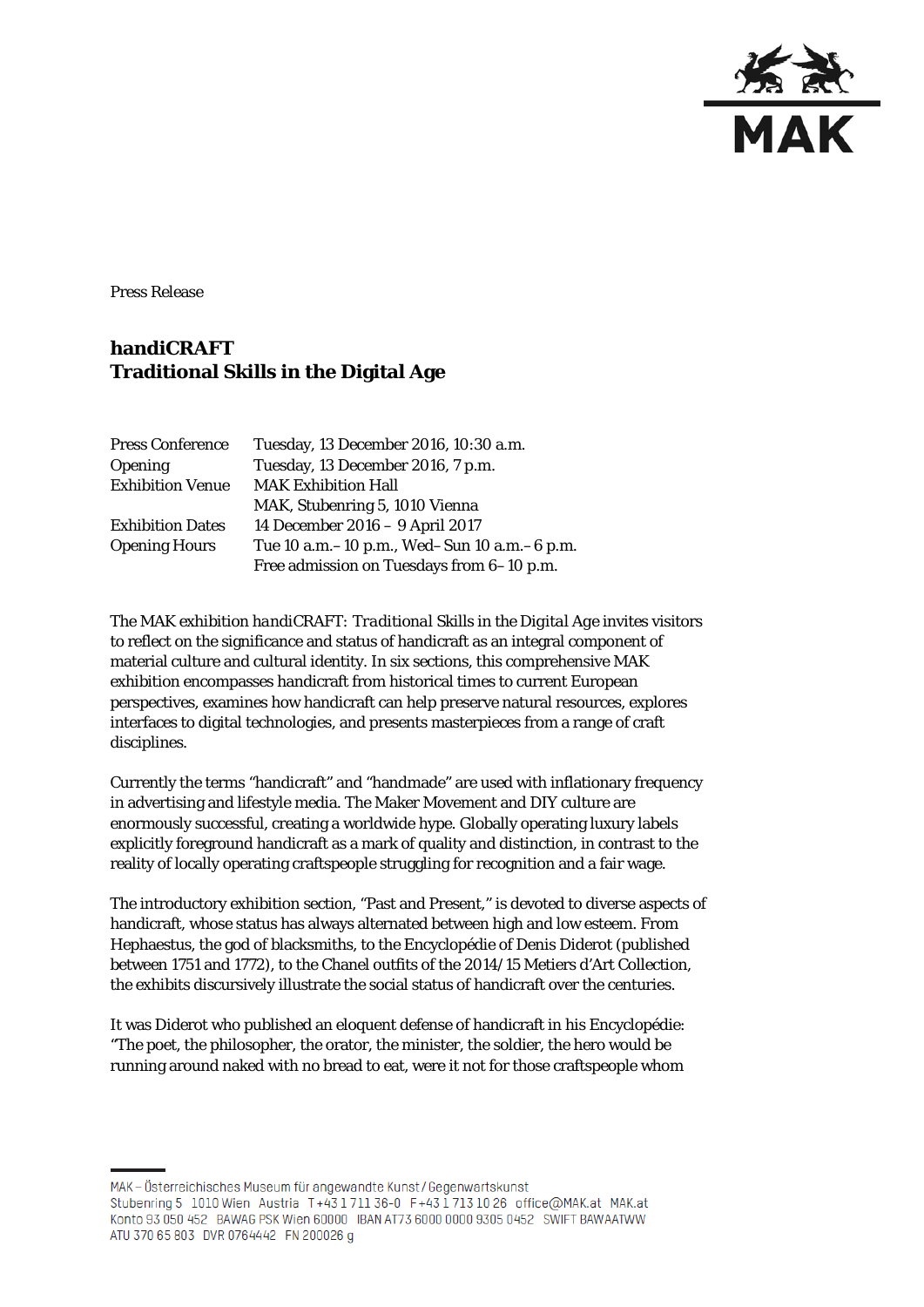

they make the butt of their terrible scorn." Historical guild insignia and personal objects owned by the Hapsburgs later provide evidence of an extraordinarily high regard for handicraft that persisted into the 20th century. This section also examines the redefinition of the relationship between craftspeople and designers by such key movements as Arts & Crafts, the Wiener Werkstätte, the Werkbund, and the Bauhaus, as a reaction to the fundamental crisis in handicraft sparked by the Industrial Revolution.

Under the title "Perspectives," the second exhibition section presents European initiatives and institutions that are opening up new opportunities for dialogue between handicraft and design in the fields of apprenticeship and marketing. These include the Crafts Council, committed to the worldwide promotion of British handicraft; the Werkraum Bregenzerwald in Austria and its "Handwerk + Form 2015" competition; and the Compagnons du Devoir from France, whose apprenticeship system features elements of the journeyman tradition, and whose graduates have access to 45 countries worldwide. The Academies of Design and Craft, based in Germany and Switzerland, focus intensively and with great success on the training of young craftspeople in design.

The exhibition section "Materials and Tools" presents a wide range of material samples and 99 work tools. These unique implements, to include yarning tools, shoemaker's awls, sugar scissors, sharpening steels, cleavers, grape harvester's knives, pastry wheels, nipper pliers, and goldsmith's hammers, mostly originating from the 16th and 17th centuries, are part of the Albert Figdor Collection, acquired by the MAK in 1930. A walk-through installation offers visitors the haptic experience of handling different samples of natural materials, such as fabrics, leather, wood, metal, and ceramic.

In a "Live Workshop," the fourth exhibition section, a total of 20 craftspeople demonstrate their skills to the public daily. The section presents a broad spectrum of craftspeople, from shoemakers, upholsterers, milliners, weavers, carpenters, and ceramicists, to a violin maker, a tinsmith, and a dirndl maker. The schedule of live presentations will be available in the exhibition and at MAK.at.

The fifth exhibition section, "Quality and Excellence," juxtaposes historical objects from the MAK collection with contemporary handicraft products from 18 European countries. A total of 160 exhibits are presented—to include furniture, wallpapers, tiles, carpets, clothing, hats, gloves, glasses, cutlery, and tableware—made by 50 craftspeople, some of whom are award-winning masters of their craft.

The final exhibition section is devoted to the key factor of "Sustainability," divided into the topic areas "Product Biographies," "Heirlooms," and "Restoration Work." To raise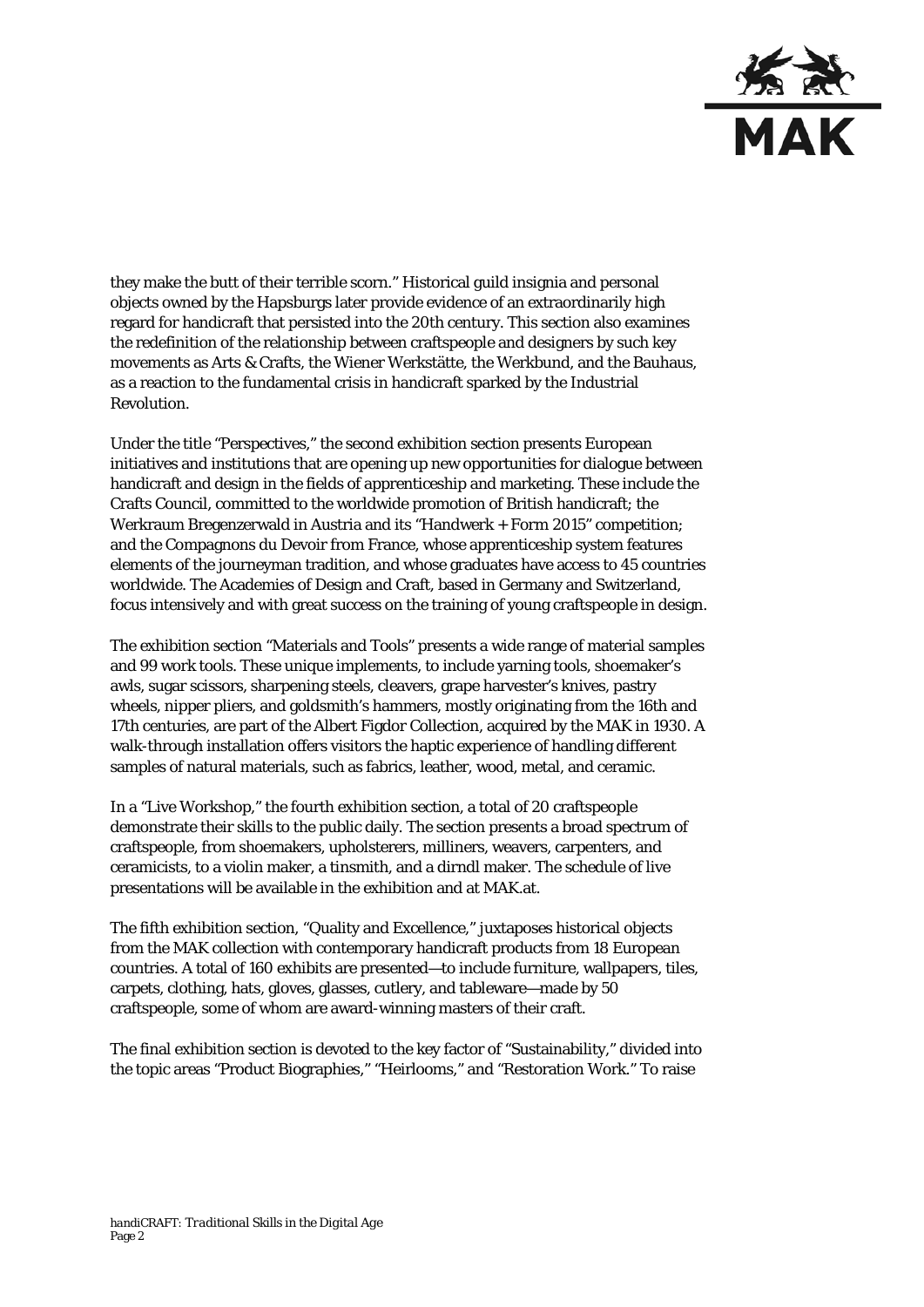

consumers' awareness of product biographies, five handcrafted products made in Vienna are presented, together with comprehensive information on the materials used and the manufacturing process. The products include wedding rings made of fair trade gold from the workshop of Alexander Skrein and the porcelain series RAW, created by Sandra Heischberger using recycled porcelain paste.

Complementing these exhibits, MAK staff members share with visitors some of their personal heirlooms, objects that they still take great pleasure in using. Two films, created with the support of craftsmen Bernhard Gritsch and Peter Fröch, show the public how to restore old plasterwork and wooden window frames professionally and sustainably. This section is complemented by a research lab set up by the Vienna University of Economics and Business. Under the direction of Prof. Martin Schreier, and with the assistance of exhibition visitors, the lab examines the impact of handicraft on consumer purchasing habits—here too visitors are invited to join in. A video interview with the sociologist Richard Sennett, whose book *The Craftsman* (New Haven 2008) provided significant inspiration for the exhibition, concludes the presentation.

Supplementing the exhibition *handiCRAFT: Traditional Skills in the Digital Age*, a publication with the same title makes handicraft experts' knowledge accessible to a broad public. The publication includes contributions by Rainald Franz, Elisabeth Schmuttermeier, Christoph Thun-Hohenstein, and Tina Zickler; interviews with research experts and craftspeople Ludwig Kyral, Annette Prechtl, Roman Sandgruber, Martin Schreier, Richard Sennett, Akio Tanaka, Sandra Thaler, Christian Witt-Dörring, and Peter Zumthor; and introductions to all the craftspeople and institutions participating in the exhibition.

## **Photo Competition**

Prior to the opening of the exhibition *handiCRAFT: Traditional Skills in the Digital Age*, starting on 1 October 2016 a MAK photo competition invites (amateur) photographers to search out handicraft motifs in the Viennese cityscape: countless sculptures, symbols, house signs, and street names document the degree to which handicraft is rooted in the life of the city. A jury consisting of Christoph Thun-Hohenstein, Mirjam Angerer-Geier, Matthias Koslick, Lisa Rastl, and Tina Zickler will select the best 20 photographs. These will be displayed, concurrently to the exhibition *handiCRAFT: Traditional Skills in the Digital Age*, in a special presentation on the first floor of the MAK Columned Main Hall. Deadline for entries is 6 November 2016. Further details on the competition and how to submit entries are available at MAK.at.

Press photos on the exhibition are available for download at MAK.at/press.